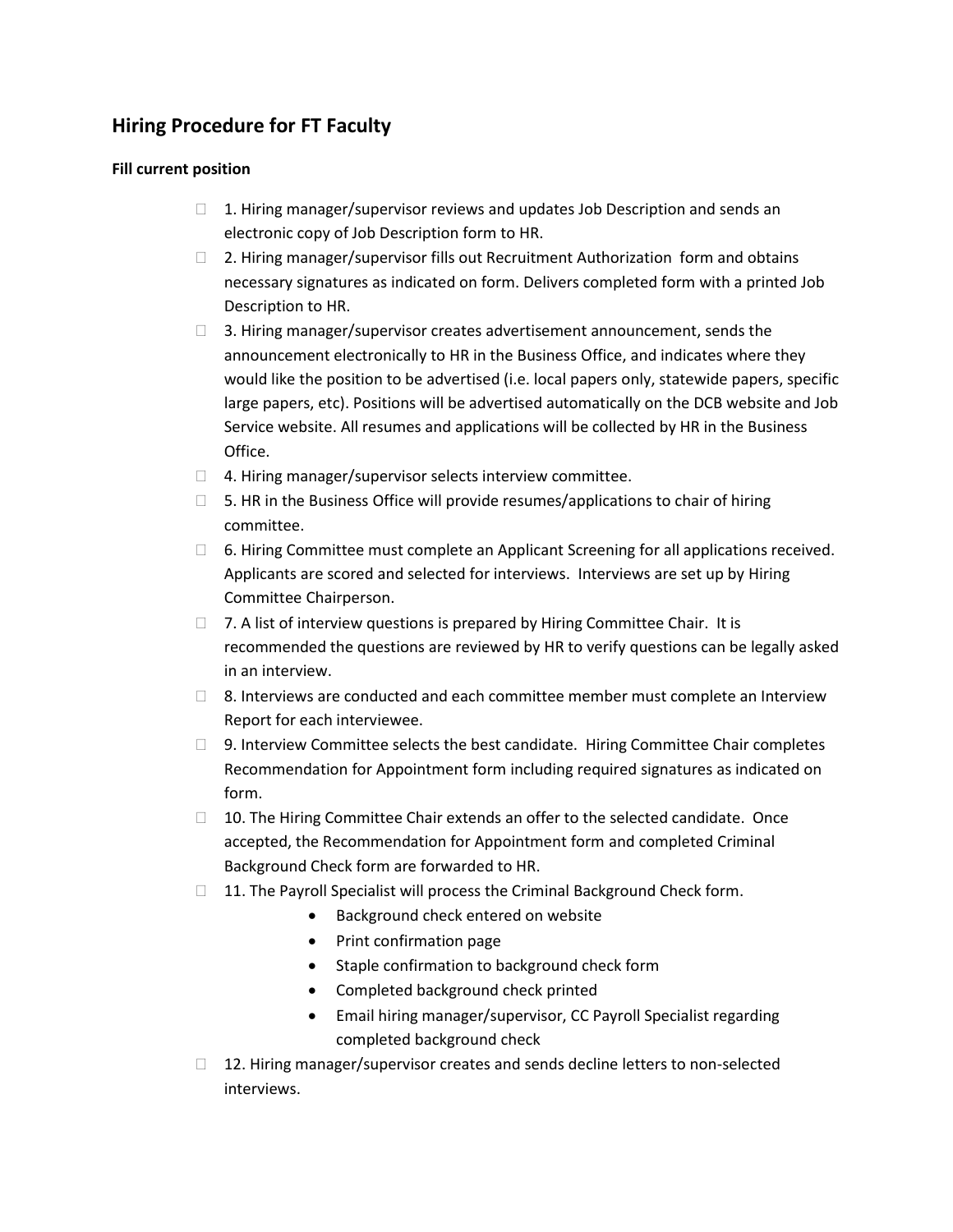- $\Box$  13. Payroll specialist will create a Person of Interest (POI) in PeopleSoft to obtain Emplid for new hire.
- $\Box$  14. Payroll specialist will email POI, hiring manager/supervisor, and IT Supervisor with Emplid and Claim Your Account document.
- $\Box$  15. POI must complete steps in the Claim Your Account document to receive their User ID for NDUS and setup their Email account.
- $\Box$  16. IT Manager verifies the POI's email is setup and sends a confirmation email to POI and hiring manager/supervisor.
- $\Box$  17. Hiring supervisor/manager notifies IT Manager regarding Email groups, etc to which POI needs to be added.
- $\Box$  18. Hiring supervisor/manager works with Campus Dean to complete the Contract Request Form. The Campus Dean will forward the Contract Request Form to Payroll Specialist for processing.
- $\Box$  19. The Payroll Specialist will process the Contract Request Form giving one copy to the Campus Dean for signature and mailing. The Campus Dean's office will give a copy of the signed contract to the Payroll Specialist when signed by the Campus Dean and new hire (where applicable).
- $\Box$  20. The hiring manager/supervisor should follow the Supervisor Checklist and New Employee Checklist to complete the hiring process.
- $\Box$  21. The hiring manager will provide copies of the selected candidate's application packet (application, resume, **official** transcripts, etc.) to Payroll/HR in the Business Office.

## **Fill new position**

- $\Box$  1. Hiring manager/supervisor creates Job Description and Request for New Position. Attaches a hard copy of completed Job Description form to Recruitment Authorization form and sends electronic copy of Job Description form and printed forms to HR.
- □ 2. Hiring manager/supervisor fills out Recruitment Authorization form, obtains necessary signatures as indicated on form and delivers completed form to HR.
- they would like the position to be advertised (i.e. local papers only, statewide  $\Box$  3. Hiring manager/supervisor creates advertisement announcement in Word, sends the announcement electronically to HR in the Business office, and indicates where papers, specific large papers, etc). Positions will be advertised automatically on the DCB website and Job Service website. All resumes and applications will be collected by HR in the Business Office.
- $\Box$  4. Hiring manager/supervisor selects interview committee.
- $\Box$  5. HR will provide resumes/applications to chair of hiring committee.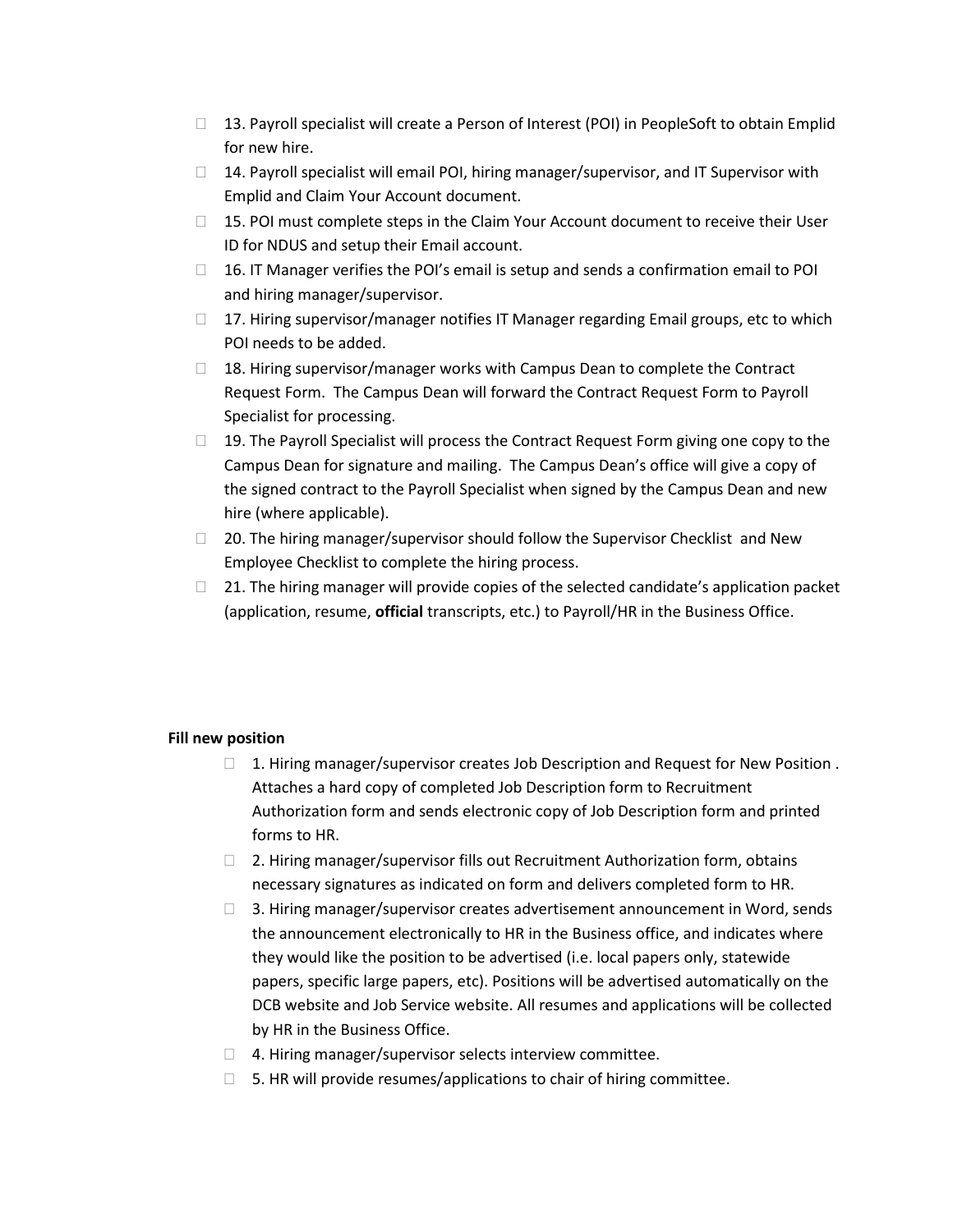- $\Box$  6. Hiring Committee must complete an Applicant Screening for all applications received. Applicants are scored and selected for interviews. Interviews are set up by Hiring Committee Chairperson.
- □ 7. A list of interview questions is prepared by Hiring Committee Chair. It is recommended the questions are reviewed by HR to verify questions can be legally asked in an interview.
- $\Box$  8. Interviews are conducted and each committee member must complete an Interview Report for each interviewee.
- $\Box$  9. Interview Committee selects the best candidate. Hiring Committee Chair completes Recommendation for Appointment form including required signatures as indicated on form.
- □ 10. The Hiring Committee Chair extends an offer to the selected candidate. Once accepted, the Recommendation for Appointment form and completed Criminal Background Check form are forwarded to HR.
- $\Box$  11. The Payroll Specialist will process the Criminal Background Check form.
	- Background check entered on website
	- Print confirmation page
	- Staple confirmation to background check form
	- Completed background check printed
	- Email hiring manager/supervisor, CC Payroll Specialist regarding completed background check
- □ 12. Hiring manager/supervisor creates and sends decline letters to non-selected interviews.
- $\Box$  13. Payroll specialist will create a Person of Interest (POI) in PeopleSoft to obtain Emplid for new hire.
- $\Box$  14. Payroll specialist will email POI, hiring manager/supervisor, and IT Supervisor with Emplid and Claim Your Account document.
- $\Box$  15. POI must complete steps in the Claim Your Account document to receive their User ID for NDUS and setup their Email account.
- $\Box$  16. IT Manager verifies the POI's email is setup and sends a confirmation email to POI and hiring manager/supervisor.
- $\Box$  17. Hiring supervisor/manager notifies IT Manager regarding Email groups, etc to which POI needs to be added.
- $\Box$  18. Hiring supervisor/manager works with Campus Dean to complete the Contract Request Form. The Campus Dean will forward the Contract Request Form to the Payroll Specialist for processing.
- $\Box$  19. The Payroll Specialist will process the Contract Request Form giving one copy to the Campus Dean for signature and mailing. The Campus Dean's office will give a copy of the signed contract to the Payroll Specialist when signed by the Campus Dean and new hire (where applicable).